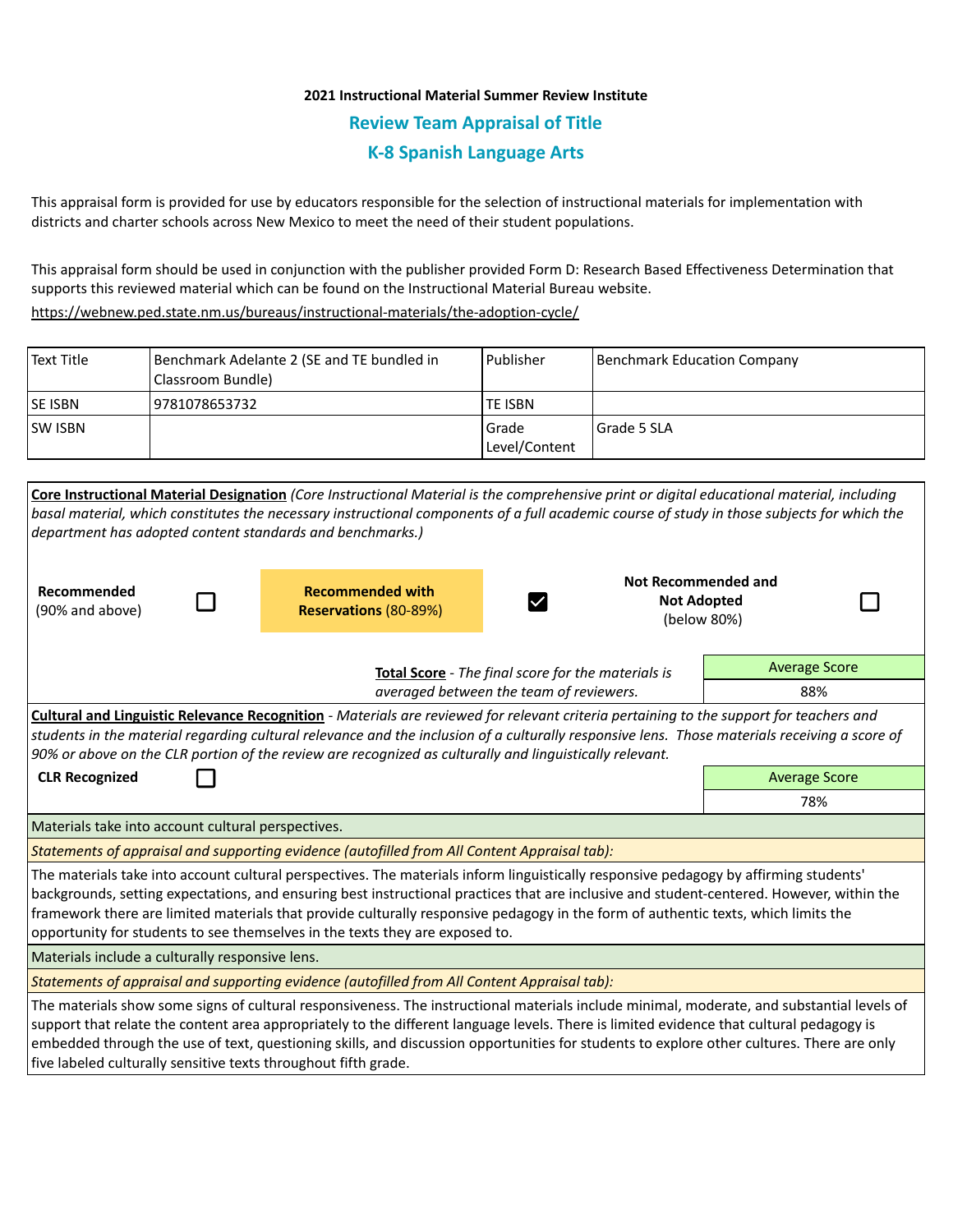**Standards Review** *- Materials are reviewed for alignment with the state adopted content standards, benchmarks and performance standards.*

Average Score

90%

Materials align with grade level SLA standards overall.

*Statements of appraisal and supporting evidence:* 

The materials align with grade level SLA standards overall. Spanish Language Arts materials provide a focus on topics ranging from science to technology and citizenship. Grade level skills and strategies are addressed by students answering text dependent questions using evidence to support their answers. A limitation to the unit lesson is the objectives and tasks are not labeled to corresponding Common Core State Standards, making it difficult to identify what standards are addressed in which lesson and unit.

Materials align to reading standards.

*Statements of appraisal and supporting evidence:* 

The materials align to reading standards. Reading lessons for narrative texts provide opportunities for students to answer text dependent questions independently as well as having conversations with peers learning new ideas. Reading lessons for informational texts provide students with opportunities to identify various text structures such as compare and contrast of two or more text, as well as compare and contrast of two passages with the same text structure in a small group setting.

Materials align to writing standards.

*Statements of appraisal and supporting evidence:* 

The materials align to writing standards. The writing process is guided by having students develop a narrative, informational, and opinion piece within the unit. One recommendation is for students to organize their reasons and evidence within the opinion writing and then collaborate with classmates for additional opinions.

Materials align to speaking and listening standards.

*Statements of appraisal and supporting evidence:* 

The materials are aligned to the speaking and listening standards. Students practice speaking and listening formal and informal language structures through conservations with peers, teacher, and parents. Anchor charts are provided for teachers to display with rules of conversation, presentation ideas, and listening concepts. Students are provided with checklists for evaluating their progress within presentations, and questioning strategies to improve speaking and listening skills.

Materials align to language standards.

*Statements of appraisal and supporting evidence:* 

The materials align to language standards. Practice of vocabulary acquisition exercises, analyzing figurative language, and learning various affixes are present within the materials. Students learn how to use a dictionary, a thesaurus, and other print materials to find meaning of synonyms/antonyms and pronunciation of unknown words. The exercises are included in the teacher's resources as an extended intervention with units for language. The teacher resource book does not cover parallel forms of words in context, personal "a" naming persons such as "recuerdo a mi abuela," or cursive handwriting for titles in the whole group lessons. However, you can find these language standards in the intervention units.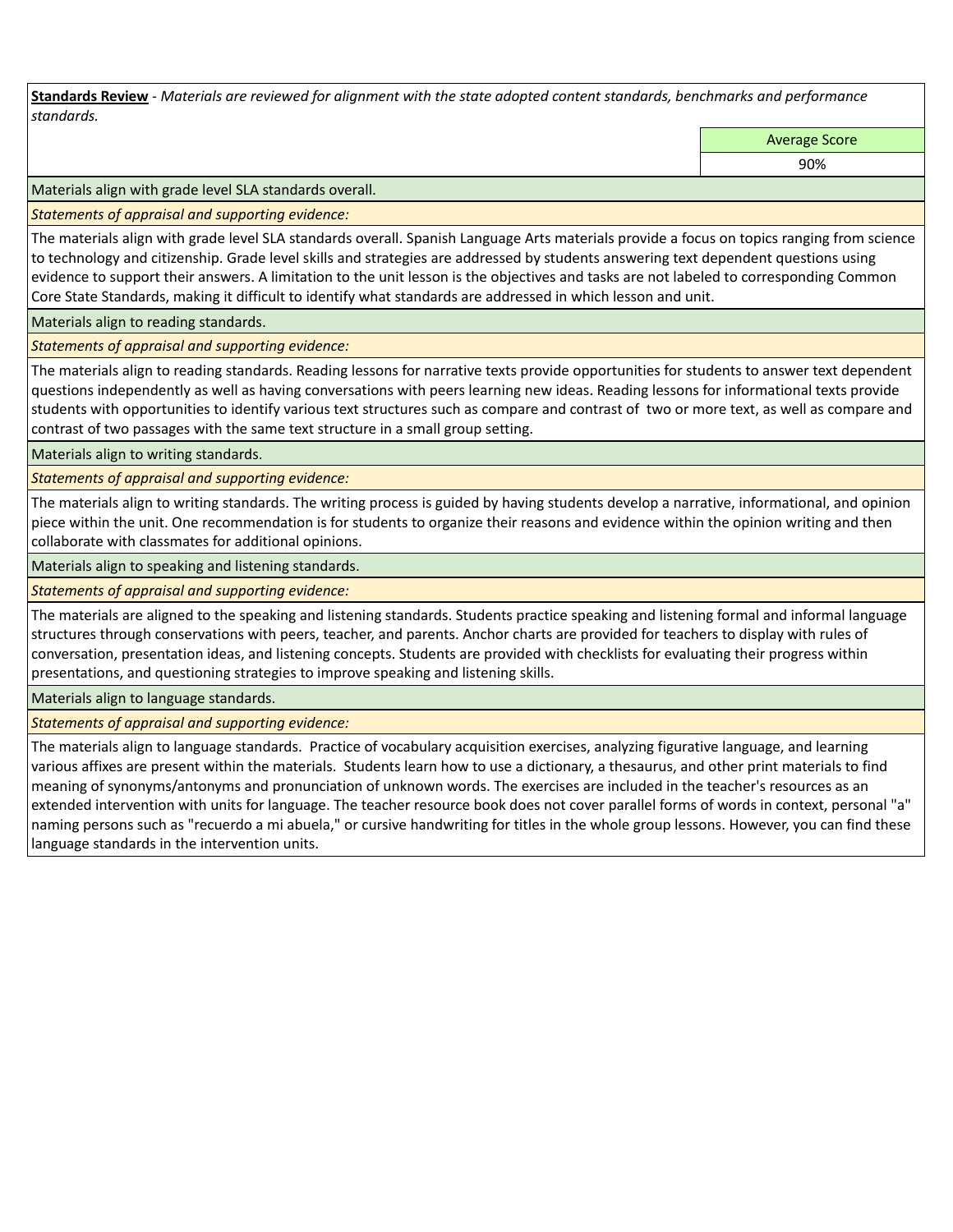**SLA Content Review** *- Materials are reviewed for relevant criteria pertaining to the support for teachers and students in the specific content area reviewed.*

Average Score

91%

Materials provide a selection and range of high-quality texts worthy of students' time and attention, exhibiting exceptional craft and thought and/or providing useful information.

*Statements of appraisal and supporting evidence:* 

The materials provide a selection and range of high-quality texts worthy of students' time and attention, exhibiting exceptional craft and thought and/or providing useful information. Students are exposed to a variety of fiction and nonfiction texts through short and long reading passages. The texts students are exposed to are age appropriate and at grade level. The complexity of text provides an understanding of the students' time and attention to a selection of high-quality text within the unit.

Questions in the materials are high-quality text-dependent and text-specific questions. The overwhelming majority of these questions are text-specific and draw student attention to the particulars in the text.

*Statements of appraisal and supporting evidence:* 

Questions in the materials are high-quality text-dependent and text-specific questions. The overwhelming majority of these questions are text-specific and draw students attention to the particulars in the text. Each unit begins with an essential question that is addressed throughout the three week lessons and are returned to regularly. The questions and tasks students are required to complete do not provide an opportunity for students to demonstrate deeper understanding and complexity of analytical thinking.

Materials provide scaffolding and supports to enable students' learning of Spanish language arts.

*Statements of appraisal and supporting evidence:* 

The materials provide scaffolding and supports to enable students' learning of Spanish language arts. Materials provide all students, including those who read below grade level, with extensive opportunities to encounter and comprehend grade-level complex text including leveled texts readers, reader's theater, and short and long stories in the student edition textbook. Materials promote culturally appropriate use of Spanish language; however, practice for Spanish language regionalisms is not evident. There are plenty of assessments that assess students weekly and periodically, but assessments do not correlate adequate to New Mexico State Standards.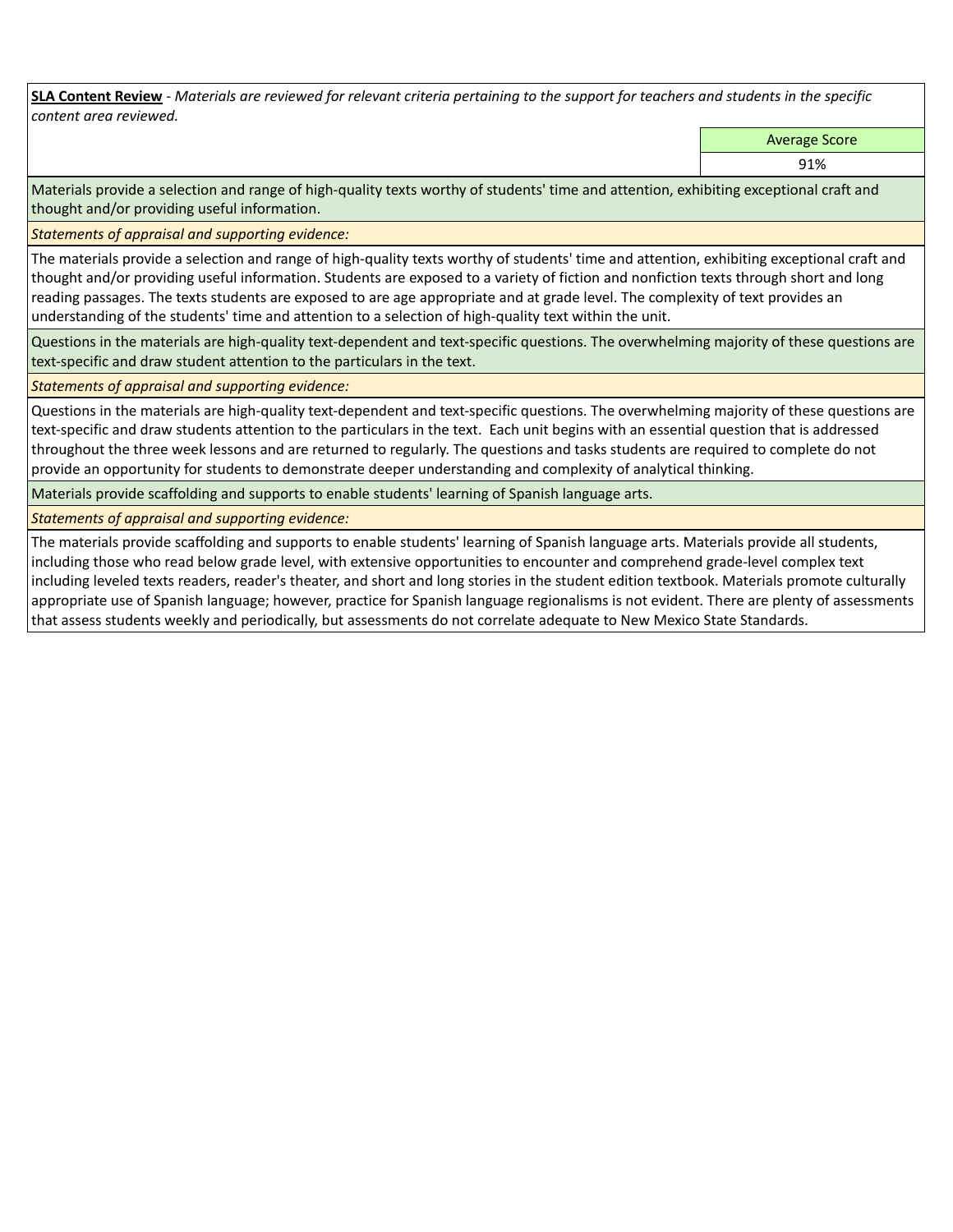**All Content Review** *- Materials are reviewed for relevant criteria pertaining to the support for teachers and students in the material regarding the progression of the standards, lesson structure, pacing, assessment, individual learners and cultural relevance.*

Average Score

80%

Materials are coherent and consistent with the standards that all students should study in order to be college and career ready.

*Statements of appraisal and supporting evidence:*

The materials are partially consistent with the standards that all students should study in order to be college and career ready. Each unit is organized in a manner that provides grade level materials for teachers to implement. Through small-group instruction, whole-group, and independent work, students are exposed to a variety of texts within the same topic. Learning objectives are established for each of the three-week units, but there is no evidence, connection, or correlation to the Common Core State Standards on any of the lessons or unit overviews.

Materials are well designed and take into account effective lesson structure and pacing.

*Statements of appraisal and supporting evidence:*

The materials are not well designed nor do they take into account effective lesson structure and pacing. Although each unit is designed in a three week cycle where the lessons are organized in a five day sequence with very specific objectives and tasks, there is no evidence of what standards are referenced throughout the unit, making it difficult to have a clear understanding of the pacing.

Materials support teacher planning, learning, and understanding of the standards.

*Statements of appraisal and supporting evidence:*

The materials support teacher planning, learning, and understanding of the standards. Each lesson provides learning objectives and additional materials, such as "If...Then..." strategies to support students. There are also specific stopping points in each lesson where teachers ask questions that guide instruction or check for understanding of content.

Materials offer teachers resources and tools to collect ongoing data about student progress on the standards.

*Statements of appraisal and supporting evidence:*

The materials offer teachers limited resources and tools to collect ongoing data about student progress on the standards. Assessment rubrics do not provide correlation to the Common Core State Standards. There is no scope and sequence that tells what standards are being assessed on each unit, nor are there recommendations for further instruction or differentiation of ongoing data collection.

Materials support effective use of technology to enhance student learning.

*Statements of appraisal and supporting evidence:*

The materials support effective use of technology to enhance student learning. Students have access to a digital platform that allows them to access online resources such as small group texts. There are tools such as highlighting that allow students to interact with the text.

Materials can be easily customized for individual learners.

*Statements of appraisal and supporting evidence:* 

The materials can be easily customized for individual learners. Each lesson provides strategies and differentiation points that teachers can utilize to support students such as reinforcing or affirming the strategy with an "If...Then..." table that allows teachers to observe patterns in student performance to make informed decisions about next steps to support student learning.

Materials give all students extensive opportunities and support to explore key concepts.

*Statements of appraisal and supporting evidence:*

The materials give all students extensive opportunities and support to explore key concepts. For example, materials provide support, accommodations, and modifications for diverse learners and other special populations that will support their regular and active participation in learning content. Students are provided with home activities in the "Calendario para el hogar", where they can draw from their culture to create home projects with the assistance of their guardians if needed.

Materials take into account cultural perspectives.

*Statements of appraisal and supporting evidence:*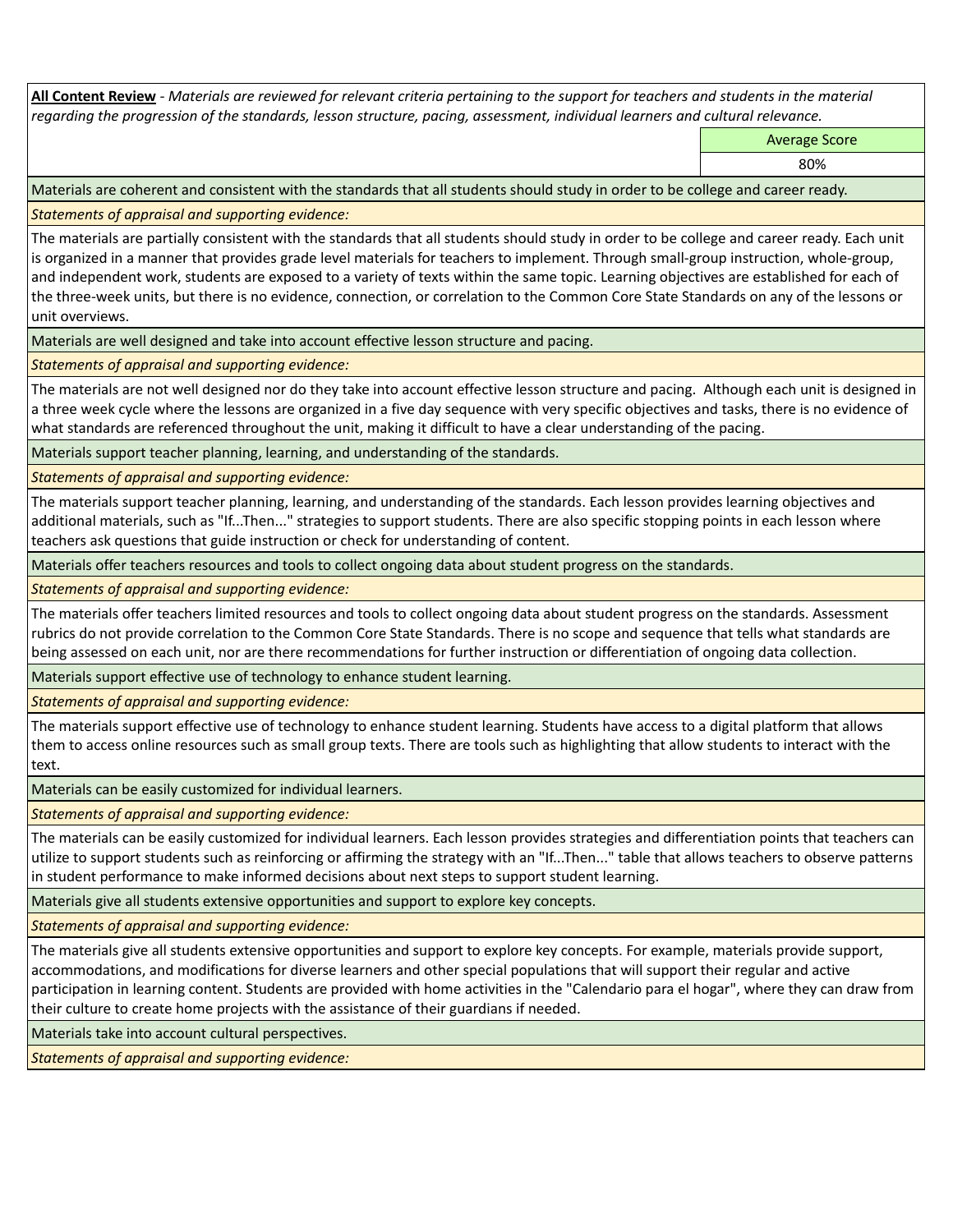The materials take into account cultural perspectives. The materials inform linguistically responsive pedagogy by affirming students' backgrounds, setting expectations, and ensuring best instructional practices that are inclusive and student-centered. However, within the framework there are limited materials that provide culturally responsive pedagogy in the form of authentic texts, which limits the opportunity for students to see themselves in the texts they are exposed to.

Materials include a culturally responsive lens.

*Statements of appraisal and supporting evidence:*

The materials show some signs of cultural responsiveness. The instructional materials include minimal, moderate, and substantial levels of support that relate the content area appropriately to the different language levels. There is limited evidence that cultural pedagogy is embedded through the use of text, questioning skills, and discussion opportunities for students to explore other cultures. There are only five labeled culturally sensitive texts throughout fifth grade.